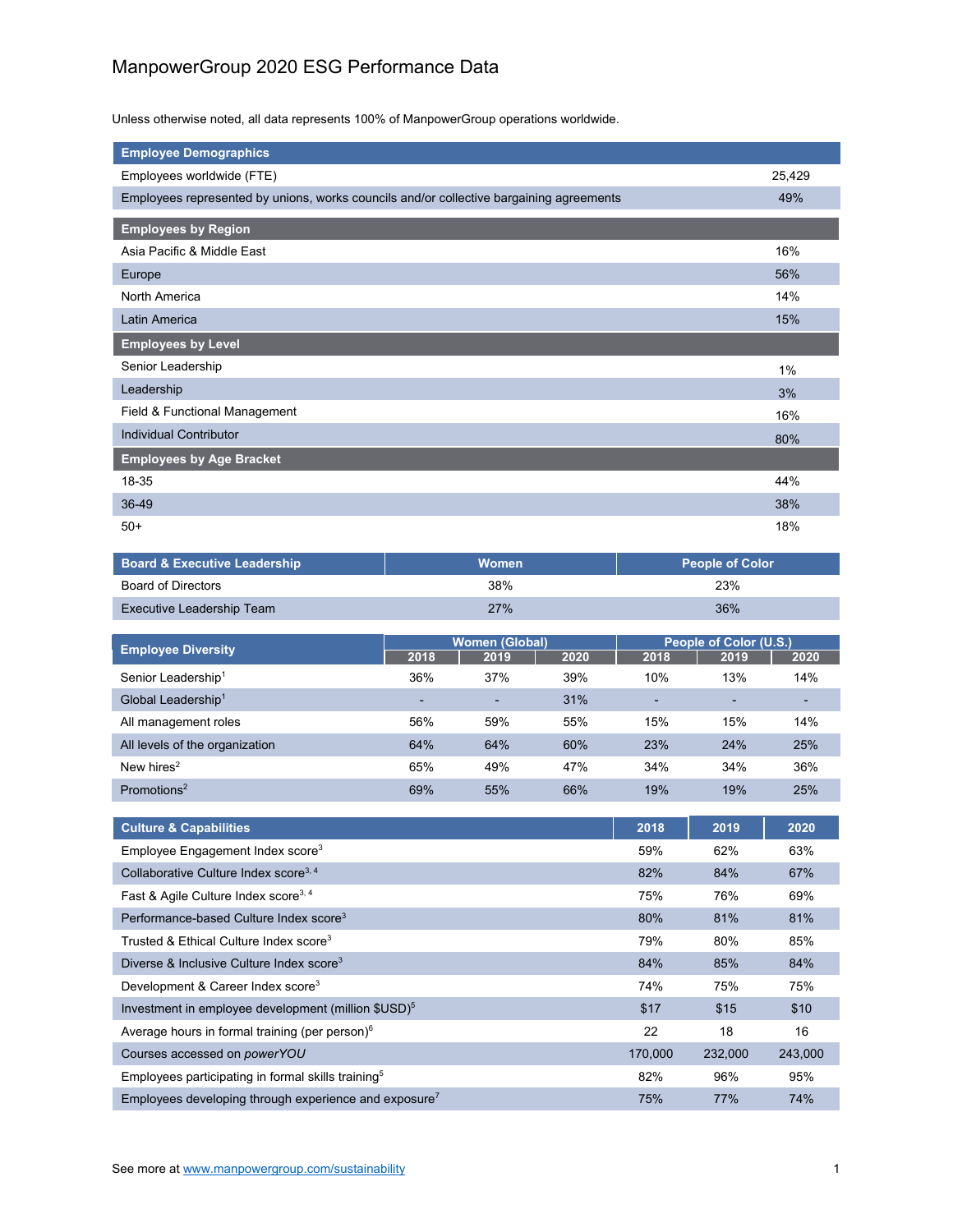## ManpowerGroup 2020 ESG Performance Data

| <b>Culture &amp; Capabilities</b>                                                                                                                | 2018           | 2019           | 2020             |
|--------------------------------------------------------------------------------------------------------------------------------------------------|----------------|----------------|------------------|
| Management and leadership roles filled by internal promotion <sup>5</sup>                                                                        | 52%            | 48%            | 53%              |
| Total turnover - at all levels <sup>5, 8</sup>                                                                                                   | 27%            | 25%            | 20%              |
| Voluntary turnover – at all levels <sup>5, 8</sup>                                                                                               | 19%            | 17%            | 11%              |
| Total turnover- management level and above <sup>5</sup>                                                                                          | 17%            | 16%            | 11%              |
| Voluntary turnover – management level and above <sup>5</sup>                                                                                     | 10%            | 10%            | 6%               |
| <b>Health &amp; Safety</b>                                                                                                                       | 2018           | 2019           | 2020             |
| Markets with health & safety certification <sup>9</sup>                                                                                          | 50%            | 50%            | 45%              |
| Employee absentee rate <sup>10</sup>                                                                                                             | 2.9            | 4.6            | 2.5              |
| Employee recordable incident rate (number of recordable injury events among                                                                      |                |                |                  |
| employees per million hours worked) <sup>11</sup>                                                                                                | 3.8            | 4.7            | 2.5              |
| Employee lost-time incident rate (number of lost-time injury events among employees<br>per million hours worked) <sup>12</sup>                   | 2.8            | 3.9            |                  |
| Associate recordable incident rate (number of recordable injury events among<br>associates on assignment per million hours worked) <sup>13</sup> | 23.9           | 23.3           | 23.0             |
| Associate lost-time incident rate (number of lost-time injury events among associates<br>on assignment per million hours worked) <sup>13</sup>   | 22.3           | 21.6           | 20.4             |
| <b>Social Impact Investment</b>                                                                                                                  | 2018           | 2019           | 2020             |
| Investment in associate training (million \$USD) <sup>14</sup>                                                                                   | \$80.9         | \$70.8         | \$58.5           |
| Associates participating in formal training programs <sup>14</sup>                                                                               | 599,310        | 383,286        | 235,394          |
| Donations to community partner organizations (million \$USD) <sup>14,15</sup>                                                                    | \$5.0          | \$5.2          | \$4.8            |
|                                                                                                                                                  |                |                |                  |
|                                                                                                                                                  |                |                |                  |
| <b>Trust &amp; Transparency</b>                                                                                                                  | 2018           | 2019           | 2020             |
| Employees trained on ethics policies <sup>16</sup>                                                                                               | 99%            | 99%            | 100%             |
| Trusted and Ethical Culture Index <sup>3</sup>                                                                                                   | 79%            | 80%            | 85%              |
| Client Net Promoter Score <sup>17</sup>                                                                                                          | 28             | 31             | 48               |
| Talent Net Promoter Score <sup>18</sup>                                                                                                          | 40             | 45             | 55               |
| Number of countries assessed using EcoVadis sustainability assessment <sup>19</sup>                                                              | 20             | 22             | 24               |
| Countries rated above industry average by EcoVadis                                                                                               | 100%           | 100%           | 100%             |
|                                                                                                                                                  |                |                |                  |
| <b>Environmental Performance</b>                                                                                                                 | 2018           | 2019           | 2020             |
| Key markets with ISO14001 certification                                                                                                          | 50%            | 50%            | 50%              |
| Total energy consumption (MWh)                                                                                                                   | 199,849<br>14% | 163,956<br>11% | 106,346<br>13%   |
| Energy from renewable sources (in key markets)<br>Scope 1 GHG emissions (tCO2e)                                                                  | 26,280         | 21,499         |                  |
|                                                                                                                                                  | 28,479         | 23,955         | 13,314<br>14,244 |
| Scope 2 GHG emissions (tCO2e)<br>Scope 3 GHG emissions (tCO2e) <sup>20</sup>                                                                     | 47,623         | 41,853         | 36,802           |
| Scope 1 + 2 emissions per \$million revenue                                                                                                      | 2.49           | 2.16           | 1.53             |
| Scope 1 + 2 emissions per FTE                                                                                                                    | 1.85           | 1.58           | 1.08             |
| Water consumption (MIO m3)                                                                                                                       | 0.32           | 0.36           | 0.05             |
| Total waste generated (t)                                                                                                                        | 2,782          | 2,345          | 698              |
| Waste not recycled (t)                                                                                                                           | 1,396          | 843            | 506              |
| Waste recycled (t)                                                                                                                               | 1,386          | 1,502          | 192              |